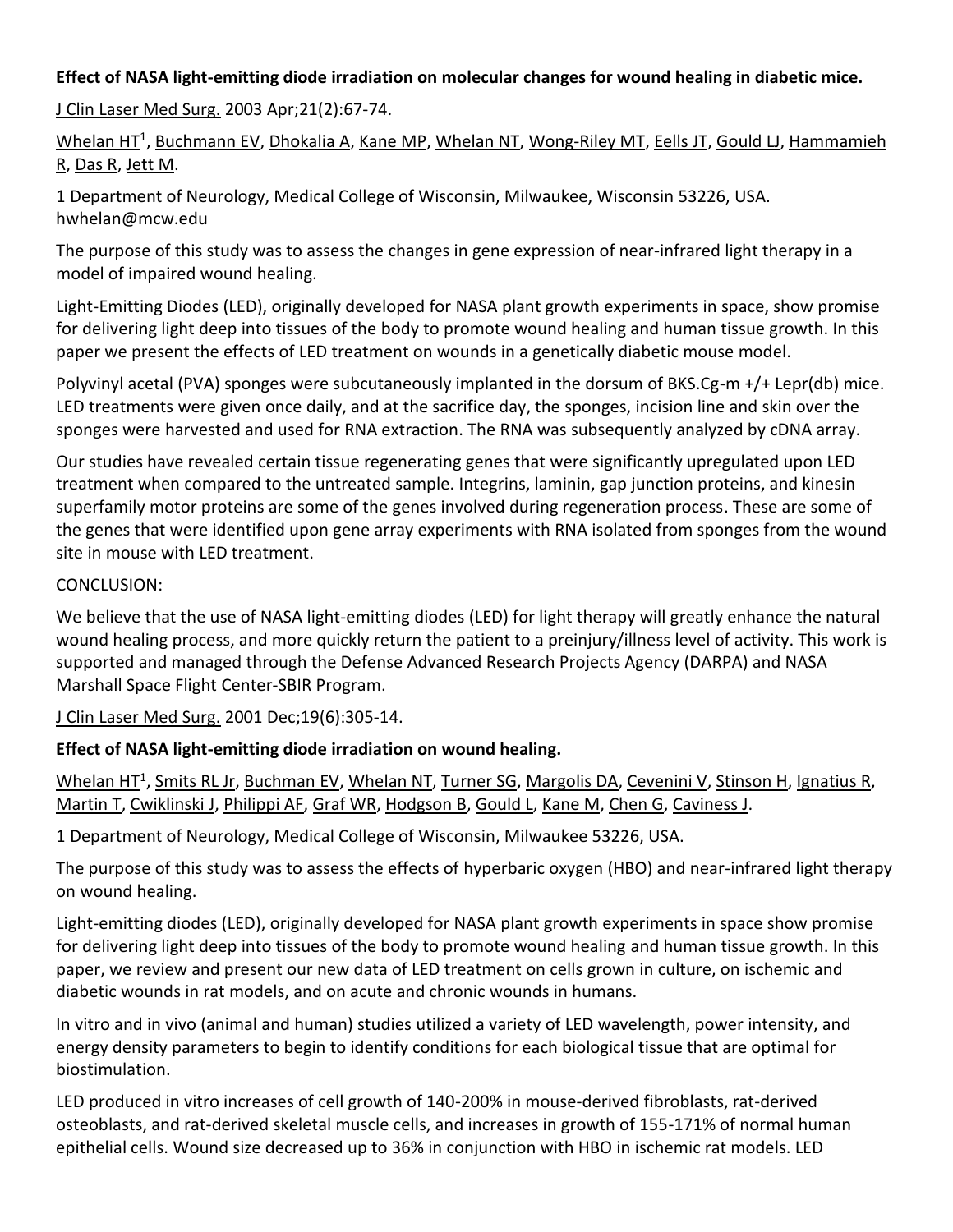produced improvement of greater than 40% in musculoskeletal training injuries in Navy SEAL team members, and decreased wound healing time in crew members aboard a U.S. Naval submarine. LED produced a 47% reduction in pain of children suffering from oral mucositis.

### CONCLUSION:

We believe that the use of NASA LED for light therapy alone, and in conjunction with hyperbaric oxygen, will greatly enhance the natural wound healing process, and more quickly return the patient to a preinjury/illness level of activity. This work is supported and managed through the NASA Marshall Space Flight Center-SBIR Program.

### PMID:11776448

# **Effects of light-emitting diode (led 640nm) on human gingival fibroblasts: a comparative** *in vitro* **study.**

[Oral Implantol \(Rome\).](https://www.ncbi.nlm.nih.gov/pubmed/29876040) 2017 Sep 27;10(2):151-161. doi: 10.11138/orl/2017.10.2.151. eCollection 2017 Apr-Jun.

# [Mandrillo PM](https://www.ncbi.nlm.nih.gov/pubmed/?term=Mandrillo%20PM%5BAuthor%5D&cauthor=true&cauthor_uid=29876040)<sup>1</sup>, [Fischetto G](https://www.ncbi.nlm.nih.gov/pubmed/?term=Fischetto%20G%5BAuthor%5D&cauthor=true&cauthor_uid=29876040)<sup>2</sup>, [Odorisio P](https://www.ncbi.nlm.nih.gov/pubmed/?term=Odorisio%20P%5BAuthor%5D&cauthor=true&cauthor_uid=29876040)<sup>3</sup>, [Cura F](https://www.ncbi.nlm.nih.gov/pubmed/?term=Cura%20F%5BAuthor%5D&cauthor=true&cauthor_uid=29876040)<sup>4</sup>[, Avantaggiato A](https://www.ncbi.nlm.nih.gov/pubmed/?term=Avantaggiato%20A%5BAuthor%5D&cauthor=true&cauthor_uid=29876040)<sup>5</sup>, [Carinci F](https://www.ncbi.nlm.nih.gov/pubmed/?term=Carinci%20F%5BAuthor%5D&cauthor=true&cauthor_uid=29876040)<sup>5</sup>.

Department of Experimental, Diagnostic and Specialty Medicine, University of Bologna, Bologna, Italy.

5 Department of Morphology, Surgery and Experimental Medicine, University of Ferrara, Ferrara, Italy.

The light-emitting diodes (LEDs) have been applied in oral surgery for tissue stimulation and wound healing. Several Authors have highlighted that fibroblasts subjected to phototherapy have an increased viability, proliferation, biomodulation of inflammatory cytokines and genes expression. It remains to be determined which are the best irradiation parameters (energy, wavelength, power) for each type of cell in order to obtain the best bio-stimulation. The aim of this study was to investigate the effects of LED irradiation on primary human gingival fibroblast cells (HGF) on DSP, ELN, HAS1, ELANE, HYAL1, RPL13 genes activation using Real Time PCR. These genes activation is directly connected with elastin protein production and HGF functionality.

Human gingival tissue biopsies were obtained from three healthy patients during extraction of teeth. The gingival pieces were fragmented with a scalpel and transferred in culture dishes for allow the cells growth. Human gingival fibroblasts at the second passage were seeded on multiple 6-well plates and were stimulated with three different light-emitting diodes (LEDs) fixture. After irradiation, the cells were trypsinized, harvested and lysed for RNA extraction. Genes expression was quantified using Real Time PCR.

We didn't found significant differences in genes activation of HGF of the three different LEDs. The LED irradiation seems to be directly correlated with the elastin and hyaluronoglucosaminidase 1 genes activation that are directly connected with proteins production and HGF functionality.

HGF show an increased deposition of elastin as well as enhanced expression of collagen type I, which is the main protein related to the synthesis and of the collagen-rich matrix.

# **The anti-inflammatory mechanism of 635 nm light-emitting-diode irradiation compared with existing COX inhibitors.**

[Lasers Surg Med.](https://www.ncbi.nlm.nih.gov/pubmed/17868110) 2007 Aug;39(7):614-21.

[Lim W](https://www.ncbi.nlm.nih.gov/pubmed/?term=Lim%20W%5BAuthor%5D&cauthor=true&cauthor_uid=17868110)<sup>1</sup>, [Lee S,](https://www.ncbi.nlm.nih.gov/pubmed/?term=Lee%20S%5BAuthor%5D&cauthor=true&cauthor_uid=17868110) [Kim I,](https://www.ncbi.nlm.nih.gov/pubmed/?term=Kim%20I%5BAuthor%5D&cauthor=true&cauthor_uid=17868110) [Chung M,](https://www.ncbi.nlm.nih.gov/pubmed/?term=Chung%20M%5BAuthor%5D&cauthor=true&cauthor_uid=17868110) [Kim M,](https://www.ncbi.nlm.nih.gov/pubmed/?term=Kim%20M%5BAuthor%5D&cauthor=true&cauthor_uid=17868110) [Lim H,](https://www.ncbi.nlm.nih.gov/pubmed/?term=Lim%20H%5BAuthor%5D&cauthor=true&cauthor_uid=17868110) [Park J,](https://www.ncbi.nlm.nih.gov/pubmed/?term=Park%20J%5BAuthor%5D&cauthor=true&cauthor_uid=17868110) [Kim O,](https://www.ncbi.nlm.nih.gov/pubmed/?term=Kim%20O%5BAuthor%5D&cauthor=true&cauthor_uid=17868110) [Choi H.](https://www.ncbi.nlm.nih.gov/pubmed/?term=Choi%20H%5BAuthor%5D&cauthor=true&cauthor_uid=17868110)

1 Department of Oral Pathology, 2nd Stage of Brain Korea 21 for School of Dentistry, Dental Science Research Institute, Chonnam National University, Bug-Gu, Gwangju, Korea.

Inhibition of cyclooxygenase (COX) and prostaglandin E(2) (PGE(2)) protects cells against cell injury in specific pathophysiological situations: inflammation and oxidative stress. Although the anti-inflammatory effects have been reported in clinical fields for specific wavelength irradiation during wound healing, the physiological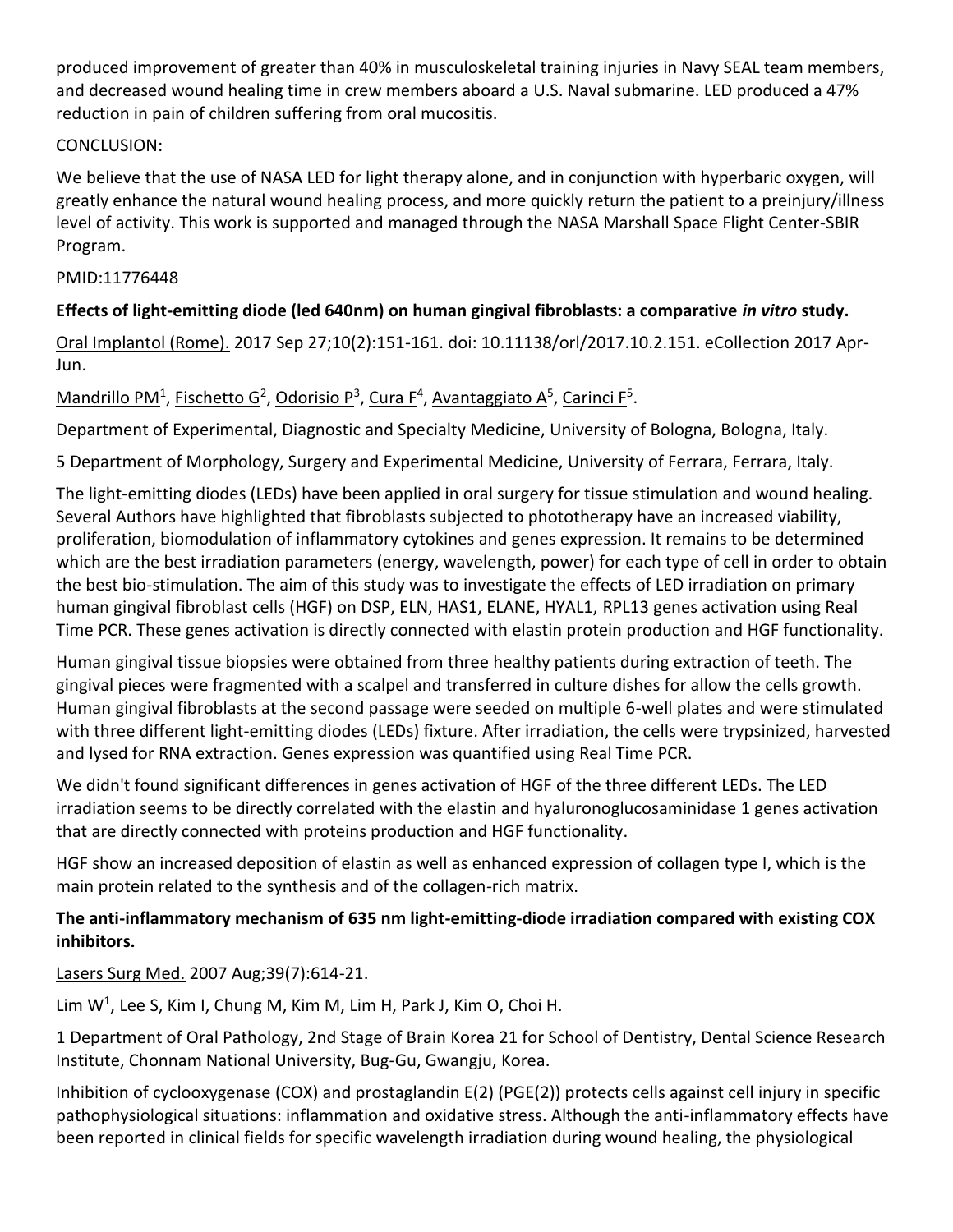mechanism has not been clarified yet. The aim of the present study is to investigate the anti-inflammatory mechanism of 635 nm light-emitting-diode (LED) irradiation compared with existing COX inhibitors.

The present study investigated anti-inflammatory effects of 635 nm irradiation on PGE(2) release, COX and phospholipase A(2) (PLA(2)) expression, and reactive oxygen species (ROS) dissociation in arachidonic acid (AA)-treated human gingival fibroblast (hGF). These results were compared with their existing COX inhibitors: indomethacin and ibuprofen. The PGE(2) release was measured by enzyme immunoassay, the COX expression was measured by western blot and reverse transcriptase polymerase chain reaction (RT-PCR), and ROS level was measured by flow cytometry, laser scanning confocal microscope and RT-PCR.

Results showed that 635 nm irradiation and existing COX inhibitors inhibit expression of COX and PGE(2) release. Unlike indomethacin and ibuprofen, 635 nm irradiation leads to a decrease of ROS levels and mRNA expression of cytosolic phospholipase A(2) (cPLA(2)) and secretary phospholipase A(2) (sPLA(2)).

### CONCLUSION:

Taken together, 635 nm irradiation, unlike indomethacin and ibuprofen, can directly dissociate the ROS. This inhibits cPLA(2), sPLA(2), and COX expression, and results in the inhibition of PGE(2) release. Thus, we suggest that 635 nm irradiation inhibits PGE(2) synthesis like COX inhibitor and appears to be useful as an antiinflammatory tool.

#### PMID: 17868110

### **Inflammatory cytokines are suppressed by light-emitting diode irradiation of P. gingivalis LPS-treated human gingival fibroblasts: inflammatory cytokine changes by LED irradiation.**

[Lasers Med Sci.](https://www.ncbi.nlm.nih.gov/pubmed/21814735) 2012 Mar;27(2):459-67. doi: 10.1007/s10103-011-0971-5. Epub 2011 Aug 4.

<u>[Choi H](https://www.ncbi.nlm.nih.gov/pubmed/?term=Choi%20H%5BAuthor%5D&cauthor=true&cauthor_uid=21814735)<sup>1</sup>[, Lim W,](https://www.ncbi.nlm.nih.gov/pubmed/?term=Lim%20W%5BAuthor%5D&cauthor=true&cauthor_uid=21814735) [Kim I,](https://www.ncbi.nlm.nih.gov/pubmed/?term=Kim%20I%5BAuthor%5D&cauthor=true&cauthor_uid=21814735) [Kim J,](https://www.ncbi.nlm.nih.gov/pubmed/?term=Kim%20J%5BAuthor%5D&cauthor=true&cauthor_uid=21814735) [Ko Y,](https://www.ncbi.nlm.nih.gov/pubmed/?term=Ko%20Y%5BAuthor%5D&cauthor=true&cauthor_uid=21814735) [Kwon H,](https://www.ncbi.nlm.nih.gov/pubmed/?term=Kwon%20H%5BAuthor%5D&cauthor=true&cauthor_uid=21814735) [Kim S,](https://www.ncbi.nlm.nih.gov/pubmed/?term=Kim%20S%5BAuthor%5D&cauthor=true&cauthor_uid=21814735) [Kabir KM,](https://www.ncbi.nlm.nih.gov/pubmed/?term=Kabir%20KM%5BAuthor%5D&cauthor=true&cauthor_uid=21814735) [Li X,](https://www.ncbi.nlm.nih.gov/pubmed/?term=Li%20X%5BAuthor%5D&cauthor=true&cauthor_uid=21814735) [Kim O,](https://www.ncbi.nlm.nih.gov/pubmed/?term=Kim%20O%5BAuthor%5D&cauthor=true&cauthor_uid=21814735) [Lee Y,](https://www.ncbi.nlm.nih.gov/pubmed/?term=Lee%20Y%5BAuthor%5D&cauthor=true&cauthor_uid=21814735) Kim S, Kim O</u>.

1 Department of Oral Pathology, 2nd stage of Brain Korea 21 for School of Dentistry, Dental Science Research Institute, Chonnam National University, Bug-Gu, Gwangju, 500-757, Korea.

Human gingival fibroblasts (hGFs) play an important role in the inflammatory reaction to lipopolysaccharide (LPS) from P. gingivalis, which infects periodontal connective tissue. In addition, although light-emitting diode (LED) irradiation has been reported to have biostimulatory effects, including anti-inflammatory activity, the pathological mechanisms of these effects are unclear. This study examined the effects of 635-nm irradiation of P. gingivalis LPS-treated human gingival fibroblasts on inflammatory cytokine profiles and the mitogenactivated protein kinase (MAPK) pathway, which is involved in cytokine production. Gingival fibroblasts treated or not treated with P. gingivalis LPS were irradiated with 635-nm LED light, and cytokine profiles in the supernatant were assessed using a human inflammation antibody array. Expression of cyclooxyginase-2 (COX-2) protein and phosphorylation of extracellular signal-regulated kinase (ERK 1/2), p38, and c-Jun-N-terminal kinase (JNK) were assessed by Western-blot analysis to determine the effects on the MAPK pathway, and prostaglandin E(2) (PGE(2)) in the supernatant was measured using an enzyme-linked immunoassay. COX-2 protein expression and PGE(2) production were significantly increased in the LPS-treated group and decreased by LED irradiation. LPS treatment of gingival fibroblasts led to the increased release of the pro-inflammatoryrelated cytokines interleukin-6 (IL-6) and IL-8, whereas LED irradiation inhibited their release. Analysis of MAPK signal transduction revealed a considerable decrease in p38 phosphorylation in response to 635-nm radiation either in the presence or absence of LPS. In addition, 635-nm LED irradiation significantly promoted JNK phosphorylation in the presence of LPS. LED irradiation can inhibit activation of pro-inflammatory cytokines, mediate the MAPK signaling pathway, and may be clinically useful as an anti-inflammatory tool.

#### PMID: 21814735

**Clinical and experimental applications of NIR-LED photobiomodulation.**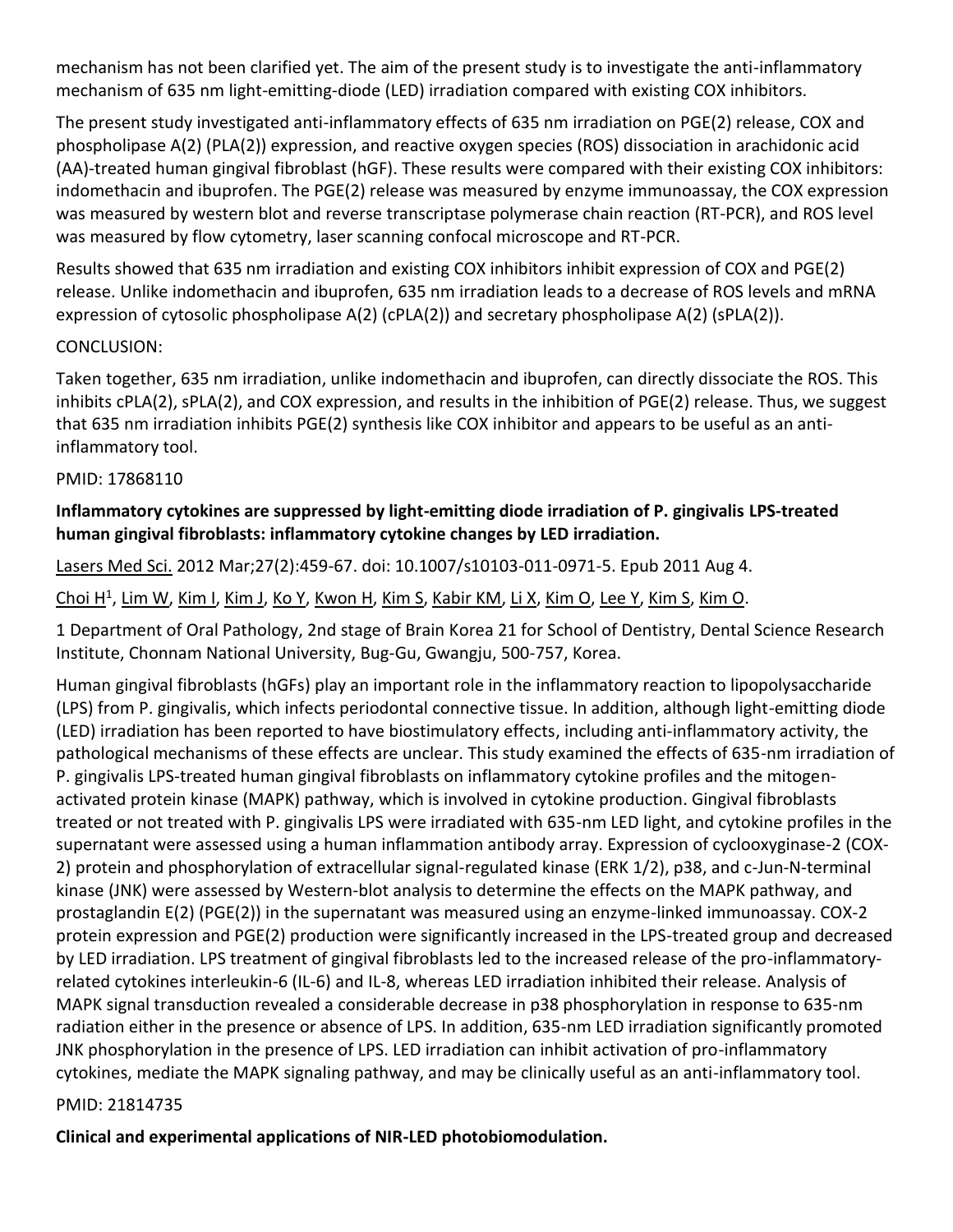#### [Photomed Laser Surg.](http://www.ncbi.nlm.nih.gov/pubmed/16706690) 2006 Apr;24(2):121-8.

# [Desmet KD](http://www.ncbi.nlm.nih.gov/pubmed/?term=Desmet%20KD%5BAuthor%5D&cauthor=true&cauthor_uid=16706690)<sup>1</sup>[, Paz DA,](http://www.ncbi.nlm.nih.gov/pubmed/?term=Paz%20DA%5BAuthor%5D&cauthor=true&cauthor_uid=16706690) [Corry JJ,](http://www.ncbi.nlm.nih.gov/pubmed/?term=Corry%20JJ%5BAuthor%5D&cauthor=true&cauthor_uid=16706690) [Eells JT,](http://www.ncbi.nlm.nih.gov/pubmed/?term=Eells%20JT%5BAuthor%5D&cauthor=true&cauthor_uid=16706690) [Wong-Riley MT,](http://www.ncbi.nlm.nih.gov/pubmed/?term=Wong-Riley%20MT%5BAuthor%5D&cauthor=true&cauthor_uid=16706690) [Henry MM,](http://www.ncbi.nlm.nih.gov/pubmed/?term=Henry%20MM%5BAuthor%5D&cauthor=true&cauthor_uid=16706690) [Buchmann EV,](http://www.ncbi.nlm.nih.gov/pubmed/?term=Buchmann%20EV%5BAuthor%5D&cauthor=true&cauthor_uid=16706690) [Connelly MP,](http://www.ncbi.nlm.nih.gov/pubmed/?term=Connelly%20MP%5BAuthor%5D&cauthor=true&cauthor_uid=16706690) [Dovi JV,](http://www.ncbi.nlm.nih.gov/pubmed/?term=Dovi%20JV%5BAuthor%5D&cauthor=true&cauthor_uid=16706690) Liang [HL,](http://www.ncbi.nlm.nih.gov/pubmed/?term=Liang%20HL%5BAuthor%5D&cauthor=true&cauthor_uid=16706690) [Henshel DS,](http://www.ncbi.nlm.nih.gov/pubmed/?term=Henshel%20DS%5BAuthor%5D&cauthor=true&cauthor_uid=16706690) [Yeager RL,](http://www.ncbi.nlm.nih.gov/pubmed/?term=Yeager%20RL%5BAuthor%5D&cauthor=true&cauthor_uid=16706690) [Millsap DS,](http://www.ncbi.nlm.nih.gov/pubmed/?term=Millsap%20DS%5BAuthor%5D&cauthor=true&cauthor_uid=16706690) [Lim J,](http://www.ncbi.nlm.nih.gov/pubmed/?term=Lim%20J%5BAuthor%5D&cauthor=true&cauthor_uid=16706690) [Gould LJ,](http://www.ncbi.nlm.nih.gov/pubmed/?term=Gould%20LJ%5BAuthor%5D&cauthor=true&cauthor_uid=16706690) [Das R,](http://www.ncbi.nlm.nih.gov/pubmed/?term=Das%20R%5BAuthor%5D&cauthor=true&cauthor_uid=16706690) [Jett M,](http://www.ncbi.nlm.nih.gov/pubmed/?term=Jett%20M%5BAuthor%5D&cauthor=true&cauthor_uid=16706690) [Hodgson BD,](http://www.ncbi.nlm.nih.gov/pubmed/?term=Hodgson%20BD%5BAuthor%5D&cauthor=true&cauthor_uid=16706690) [Margolis D,](http://www.ncbi.nlm.nih.gov/pubmed/?term=Margolis%20D%5BAuthor%5D&cauthor=true&cauthor_uid=16706690) [Whelan HT.](http://www.ncbi.nlm.nih.gov/pubmed/?term=Whelan%20HT%5BAuthor%5D&cauthor=true&cauthor_uid=16706690)

<sup>1</sup>Department of Clinical Laboratory Sciences, University of Wisconsin-Milwaukee, 53226, USA.

This review presents current research on the use of far-red to near-infrared (NIR) light treatment in various in vitro and in vivo models. Low-intensity light therapy, commonly referred to as "photobiomodulation," uses light in the far-red to near-infrared region of the spectrum (630-1000 nm) and modulates numerous cellular functions. Positive effects of NIR-light-emitting diode (LED) light treatment include acceleration of wound healing, improved recovery from ischemic injury of the heart, and attenuated degeneration of injured optic nerves by improving mitochondrial energy metabolism and production. Various in vitro and in vivo models of mitochondrial dysfunction were treated with a variety of wavelengths of NIR-LED light. These studies were performed to determine the effect of NIR-LED light treatment on physiologic and pathologic processes. NIRLED light treatment stimulates the photoacceptor cytochrome c oxidase, resulting in increased energy metabolism and production. NIR-LED light treatment accelerates wound healing in ischemic rat and murine diabetic wound healing models, attenuates the retinotoxic effects of methanol-derived formic acid in rat models, and attenuates the developmental toxicity of dioxin in chicken embryos. Furthermore, NIR-LED light treatment prevents the development of oral mucositis in pediatric bone marrow transplant patients. The experimental results demonstrate that NIR-LED light treatment stimulates mitochondrial oxidative metabolism in vitro, and accelerates cell and tissue repair in vivo. NIR-LED light represents a novel, noninvasive, therapeutic intervention for the treatment of numerous diseases linked to mitochondrial dysfunction.

# **Effects of low-power light therapy on wound healing: LASER x LED.**

[J Clin Laser Med Surg.](http://www.ncbi.nlm.nih.gov/pubmed/11776448) 2001 Dec;19(6):305-14.

[J Clin Laser Med Surg.](http://www.ncbi.nlm.nih.gov/pubmed/12737646) 2003 Apr;21(2):67-74.

[Chaves ME](http://www.ncbi.nlm.nih.gov/pubmed/?term=Chaves%20ME%5BAuthor%5D&cauthor=true&cauthor_uid=25054749)<sup>1</sup>, [Araújo AR](http://www.ncbi.nlm.nih.gov/pubmed/?term=Ara%C3%BAjo%20AR%5BAuthor%5D&cauthor=true&cauthor_uid=25054749)<sup>2</sup>, [Piancastelli AC](http://www.ncbi.nlm.nih.gov/pubmed/?term=Piancastelli%20AC%5BAuthor%5D&cauthor=true&cauthor_uid=25054749)<sup>3</sup>, [Pinotti M](http://www.ncbi.nlm.nih.gov/pubmed/?term=Pinotti%20M%5BAuthor%5D&cauthor=true&cauthor_uid=25054749)<sup>1</sup>.

<sup>1</sup>Universidade Federal de Minas Gerais, Belo Horizonte, MG, Brazil.

<sup>2</sup>Pontifícia Universidade Católica de Minas Gerais, Belo Horizonte, MG, Brazil.

<sup>3</sup>Serviço de Dermatologia, Hospital da Polícia Militar, Belo Horizonte, MG, Brazil.

Several studies demonstrate the benefits of low-power light therapy on wound healing. However, the use of LED as a therapeutic resource remains controversial. There are questions regarding the equality or not of biological effects promoted by LED and LASER. One objective of this review was to determine the biological effects that support the use of LED on wound healing. Another objective was to identify LED´s parameters for the treatment of wounds. The biological effects and parameters of LED will be compared to those of LASER. Literature was obtained from online databases such as Medline, PubMed, Science Direct and Scielo. The search was restricted to studies published in English and Portuguese from 1992 to 2012. Sixty-eight studies in vitro and in animals were analyzed. LED and LASER promote similar biological effects, such as decrease of inflammatory cells, increased fibroblast proliferation, stimulation of angiogenesis, granulation tissue formation and increased synthesis of collagen. The irradiation parameters are also similar between LED and LASER. The biological effects are dependent on irradiation parameters, mainly wavelength and dose. This review elucidates the importance of defining parameters for the use of light devices.

#### **Therapeutic photobiomodulation: nitric oxide and a novel function of mitochondrial cytochrome c oxidase.**

[Poyton RO](http://www.ncbi.nlm.nih.gov/pubmed/?term=Poyton%20RO%5BAuthor%5D&cauthor=true&cauthor_uid=21356170)<sup>1</sup>, [Ball KA.](http://www.ncbi.nlm.nih.gov/pubmed/?term=Ball%20KA%5BAuthor%5D&cauthor=true&cauthor_uid=21356170)